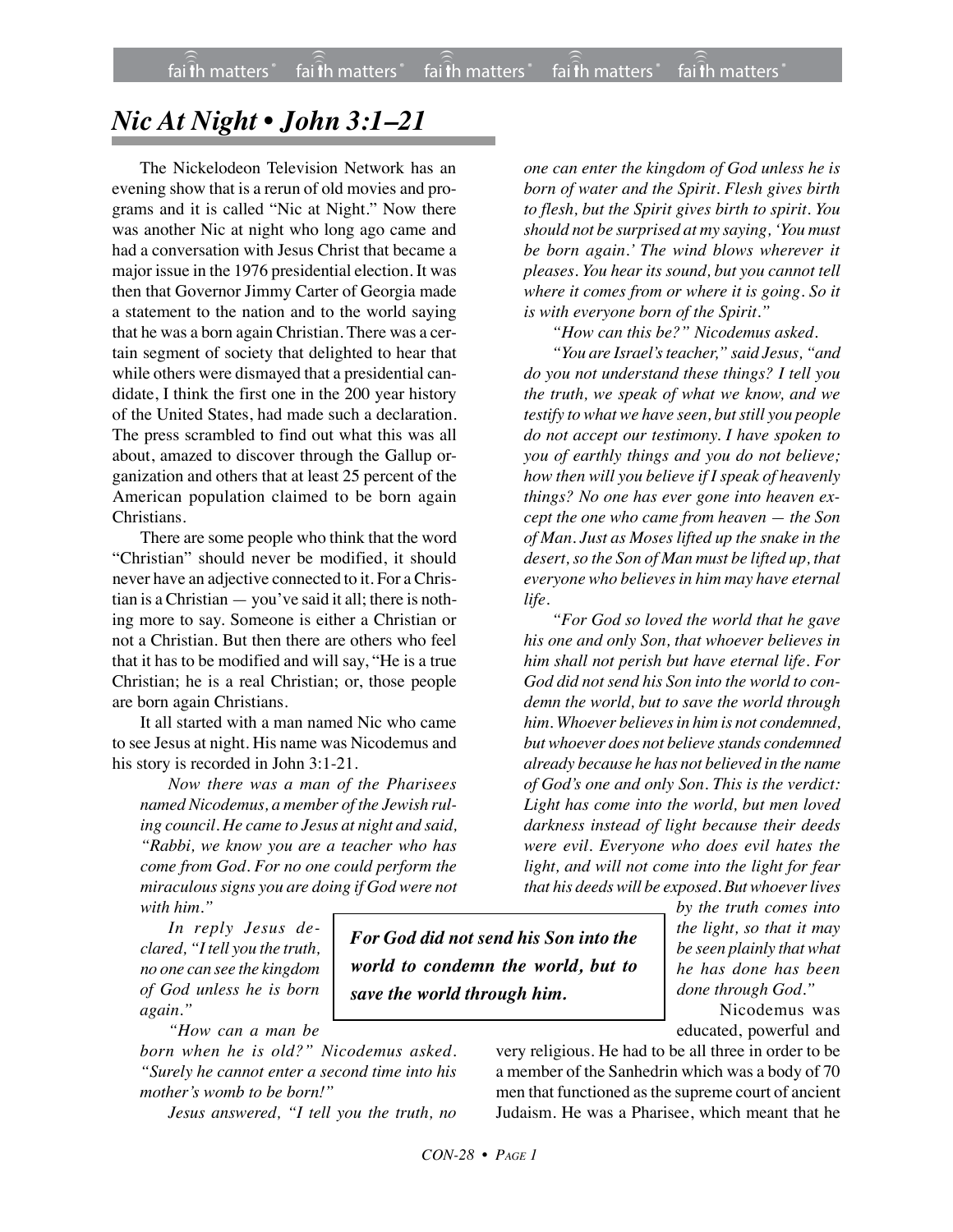was one of the "separated ones." Pharisees had thousands of rules and regulations that touched upon almost every detail of life. And the Pharisees were those who were committed to keep every one of the rules and kept themselves separate from those who weren't committed to keep all the rules. I suppose we'd say in today's terminology that Nicodemus was counted among those who were ultra-conservative, right-wing and were strict legalists.

Yet Nicodemus was also a humble, God-seeking and amazing man. When he came to Jesus, he called him "rabbi" which means teacher. Yet Jesus held no formal office as a rabbi or a teacher. Jesus didn't have the formal education that Nicodemus had. Jesus was an ordinary man, a carpenter from the rural area of a distant province called Galilee. But that isn't what counted to Nicodemus. What

counted to Nicodemus was that in Jesus he saw God. He knew that God was there. He could hear it in the words Jesus said and the way he said them,

and he could see it in the miracles — he knew that no one could ever do the miracles that Jesus did without the power of God in it.

I like Nicodemus. I like him and I want to be like him. I want to be the kind of person who isn't all that impressed with titles and formal education, not all that deferential just because someone has some position or some office. I want to be the kind of person like Nicodemus who can see beyond all that and is a seeker for God and is attracted to Jesus Christ.

I know that some people have criticized Nicodemus. They have said that he was all that you have painted him in his portrait to be, then why did he go see Jesus at night? Was he ashamed of something? Was he afraid he would be caught or embarrassed? Why didn't he go and talk to Jesus in the daylight and in public for everybody to see? There are others in his defense who say that Jesus, surrounded by the crowd in the daytime, wouldn't have had time for the private conversation he shared late at night with Nicodemus. And Nicodemus was serious enough about Jesus and seeking enough for God that he wanted to have as much time as he could get in the privacy of a nighttime meeting.

What I find most interesting is that Jesus never

mentions it — he neither criticizes nor defends the nighttime meeting. Jesus doesn't seem to care one way or the other when it is or where it is. What Jesus most cares about is that Nicodemus came. I like that. And that's the way Jesus feels about us. If we just come, it isn't the circumstances that count; it isn't the time of day or the degree of darkness or light of the place; what is important is that we are humble God-seekers who come to Jesus Christ.

When Nicodemus came, Jesus wasted no time bringing up the issue. He said, "I tell you the truth, Nicodemus, no one can see the kingdom of God unless he is born again." And Nicodemus had no idea what he was talking about. It was not particularly connected with anything that had previously been said in conversation. What do you mean, you cannot see the kingdom of God unless born again?

> Jesus had an interesting teaching style. It was sometimes upsetting, perhaps even abrasive. Jesus would often make starting statements that people didn't understand.

Sometimes they were radical and upsetting. And then once he had a person's attention, he would further explain until they could understand.

He knew where Nicodemus was coming from. He knew the man's heart. And my guess is that Nicodemus had in his heart a question that we've all asked when we're feeling depressed: "I wonder if I could start all over again? I wonder if I could just back up a few paces, erase everything that I've said and done, and begin again? I wonder if there is some way that I could just be born all over again? Is that possible? Is there some way to do that?"

Jesus, no doubt, had captured Nic's attention and imagination, but when Jesus said you are never going to see the kingdom of God unless you are born again, Nicodemus was confused. How does this work? Is Jesus talking about some kind of "Honey, I Shrunk the Kids" where a person gets back inside his mother's womb and is born all over again? What is this that he's saying?

Jesus explains that there are two births: earth birth and heaven birth. Earth below and heaven above. Earth birth is the first one — it's what we've all experienced — it's the birthday we all celebrate once a year. But not everyone has experienced birth number two. That's the heaven birth or the above

*… Jesus said to him, "Nicodemus, you must be born again."*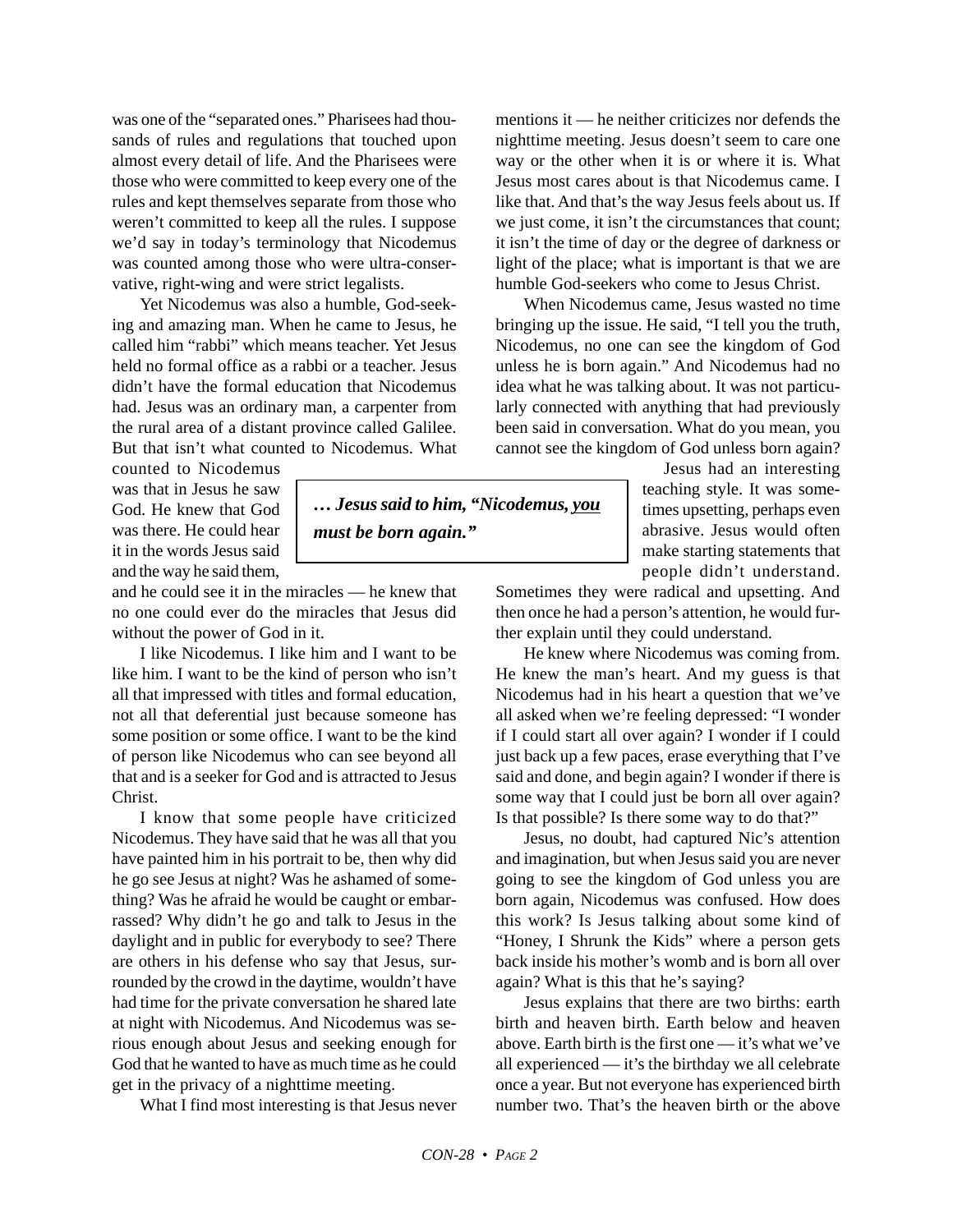birth. Jesus is saying that the second birth is more important — not because it is number two, but because it is a birth from God. It is a ticket to heaven. It happens in a supernatural way as if the Holy Spirit of God is the obstetrician that brings this transformation, this heaven birth, into a person's life.

Even after Jesus said it all, Nicodemus really struggled to understand. He was a smart man, an educated man, but he was having trouble with the theological theory of it all. Then Jesus said to him, "Nicodemus, you must be born again." And there was an instant switch from the highly theoretical to the personal. It is, I suppose, the difference between sitting in a university class room and hearing a lecture on heart transplants, from historical development to the latest technology, to sitting in a cardiologist's office having that person look you in the eye and say, "You must have a heart transplant if you are going to live." It becomes very personal at that point. In the movie, "The Doctor," a surgeon has one approach when he is the physician, but discovers a very different approach when he becomes the patient who faces the scalpel.

For Nicodemus, the theologian, the member of the Sanhedrin, the man with the education, it is a different matter when Jesus says, "Nicodemus, you personally must be born again."

It's the same thing with us. We can have our religious discussions and read the Bible and books

and sermons and classes and all of that, but it's a different matter when one day we hear Jesus speaking our name, looking us in the eye, and saying, "You must be born again." Suddenly we switch

from abstract theory to the very practical implementation and then we ask what Nicodemus asked, "How can this be?" Jesus answered with something of an insult, at least it sounds like an insult to me. He is recorded as saying, in John 3:10, "Nicodemus, you are Israel's teacher and you don't understand these things?" In other words, "Come on, Nicodemus, this is the most important spiritual issue that there is and your job is to teach people about spiritual things. You're supposed to be able to explain to them about God, and yet you don't understand the most important thing that can happen in a person's life, the only basis for a permanent relationship with God? Nicodemus, that's your job you're supposed to know about this."

But Nicodemus didn't know. Jesus makes a very important point — that this is a matter of heaven and matters of heaven are not usually understood by those limited to the language of earth. Jesus explains that he and he alone knows both heaven and earth and speaks the language of both. Jesus and Jesus alone is bilingual in the words of God and the words of humanity. Nicodemus wouldn't get it even if Jesus were to explain it.

This summer I watched a television program about lightening striking people. It focused on individual stories of people who had been struck by lightning, deaths that had occurred from lightning strikes and showed some of the footage of what happened in Minnesota in 1991 at the U.S. Open when a person was killed by lightening. They interviewed people who had survived lightening strikes, had medical people explain the treatments that are given and had a meteorologist talking about the weather conditions and advice on what to do if you're caught out in a thunderstorm where there's lightning.

But what captured my attention most of all was the story of a man who years before had been in some type of an industrial accident and had his skull partially crushed. He survived but was severely disabled. He lost his eye sight, much of his hearing

*How does just looking at Jesus, believing in him, how does that transform someone's life for now and forever?*

and his ability to walk, although through long term therapy, he had come to a place where he could walk with great difficulty using a cane. The doctors told him

there was really nothing more they could do for him and that he would live with these disabilities the rest of his life.

After years of living with his disabilities, one day he went outside during a thunderstorm and was struck by lightning, again! — after which he could see, had normal hearing and he was able to walk just fine without the aid of a cane. Now how do you explain that? I don't know — who does know? As one observer commented, it sure tells you there are a lot of things we don't know about the human body and how it works.

But somebody else who lacks sight or hearing